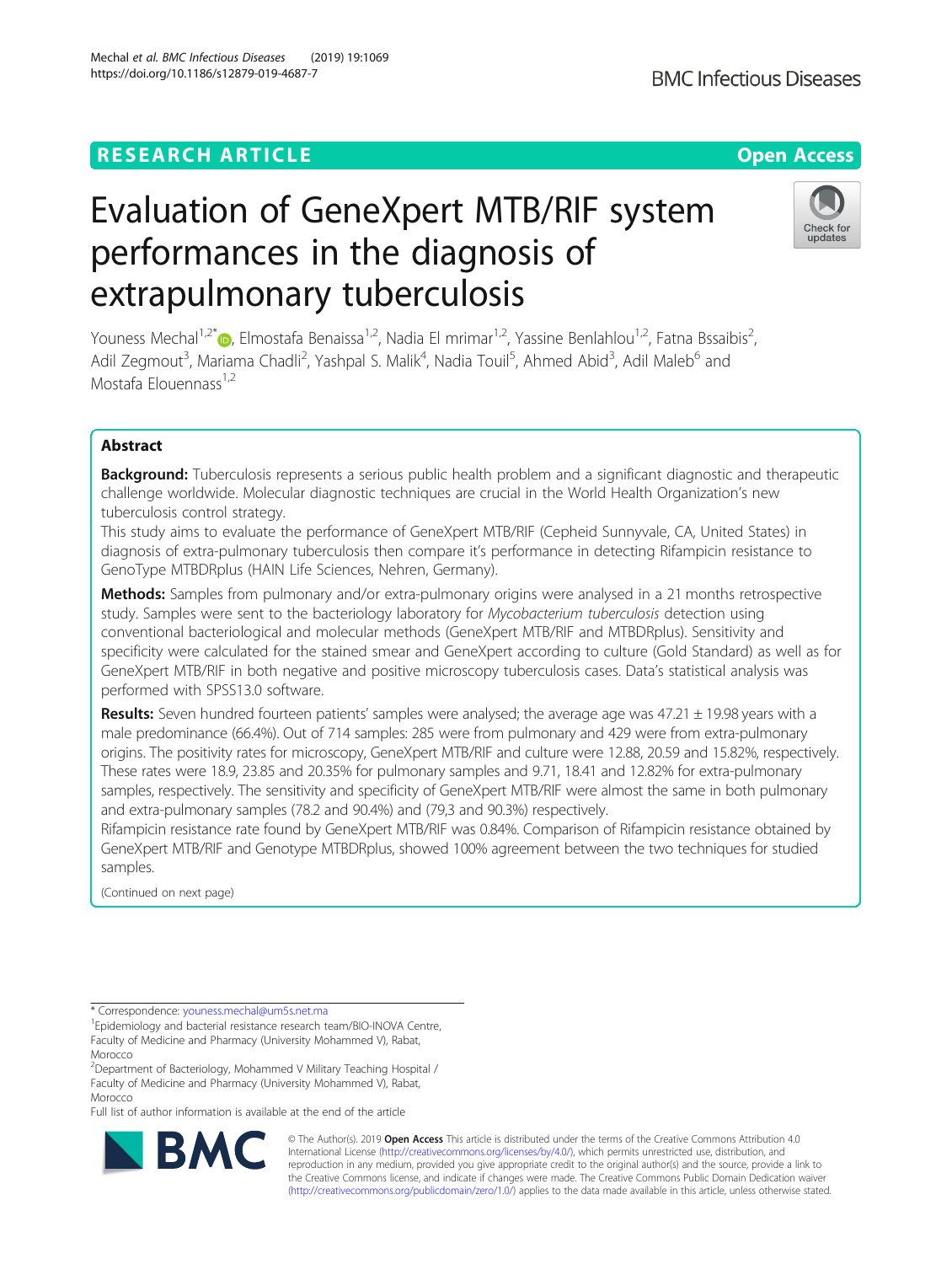#### (Continued from previous page)

Conclusions: This confirms GeneXpert MTB/RIF advantage for tuberculosis diagnosis, particularly extra-pulmonary tuberculosis with negatively stained smear. The performance of GeneXpert and Genotype MTBDRplus are similar in detection of Rifampicin resistance. However, variability of detection performance according to tuberculosis endemicity deserves more attention in the choice of screening techniques of Rifampicin resistance, hence the interest of conducting comparative studies of detection performance under low and medium endemicity on large samples of tuberculosis populations.

Keywords: Tuberculosis, Extra-pulmonary tuberculosis, Multidrug-resistance, Molecular diagnostic techniques, Morocco,

# Background

Tuberculosis is a global public health problem. The World Health Organization (WHO) reported 10.4 million new cases of tuberculosis and 1.7 million deaths (including 0.4 million co-infected with HIV) during 2016 [[1\]](#page-7-0). Where 90% of the cases were from adults (65% male and 35% women), and 10% fromchildren. Notably, among the new cases recorded, 10% of the people are living with HIV, and 74% of whom are living in African countries. Further of the note, five countries, including India, Indonesia, China, Philippines and Pakistanshared 56% of all new cases recorded in 2016 [[1\]](#page-7-0). The proportion of extra-pulmonary forms of tuberculosis reported by WHO in 2017 worldwide was estimated at 14% [\[2](#page-7-0)]. For anti-bacillary resistance, WHO estimates a Rifampicin resistance rate of 3.5% in new cases while 18% in treated cases. Moreover, the rates vary according to the region and tubercular endemicity [\[2](#page-7-0)].

In Morocco, 30,897 new cases of tuberculosis were recorded in 2017 (the case number was 30,636 in 2015) and rapid molecular biology technique "GeneXpert MTB/RIF" was employed only on 3% of the cases [\[3](#page-7-0)]. The incidence of tuberculosis in Morocco was 99/100, 000 inhabitants during 2017, while the incidence of multidrug-resistant or Rifampicin-resistant tuberculosis was estimated at 1.5/100,000 inhabitants [\[3](#page-7-0)]. Extrapulmonary form among the new cases (including relapses) in 2017 was 48%. Vis-a-vis tuberculosis resistance to anti-bacillary agents,the WHO reports a Rifampin resistance rate of 1% in new cases and 11% in previously treated cases in Morocco [[3\]](#page-7-0).

As of now, the diagnosis of extra-pulmonary tuberculosis remains challenging for both the clinicians and microbiologists globally. On the one hand, the extrapulmonary tuberculosis is not always obvious to suspect during clinical examinations due to the variability of its clinical presentations [\[4\]](#page-7-0). On the other hand, the difficulty of access to specific sampling sites results in paucibacillary samples, which reduces the sensitivity of conventional diagnostic tests. The advent of molecular tests seems to bring a considerable gain in the diagnosis of extrapulmonary tuberculosis, especially in the case of paucibacillary samples [[4](#page-7-0), [5\]](#page-7-0).

Currently, the diagnosis of tuberculosis and antibacillary resistance relies on the phenotypic methods that evaluate the bacterial growth of different dilutions of mycobacteria in solid or liquid media in the presence of known concentrations of anti-bacillaries. However, these phenotypic methods have disadvantages such as operator dependency, the need for specialized laboratories and the long delay in reporting results (up to 10 days for solid medium techniques), and have a high cost of realization. Conversely, the adoption of molecular diagnostic tests for anti-bacillary resistance makes it possible to reduce the time-to-results and additively increasesthe diagnostic sensitivity by directly searching for mutations in the genes that determine resistance to different antibacillaries [\[6](#page-7-0), [7](#page-7-0)].

The available molecular tests are GeneXpert MTB/ RIF (Cepheid, Sunnyvale, CA, USA) and the Reverse Hybridization Test on strips GenoType MTBDRplus (HAIN Life Sciences, Nehren, Germany). GeneXpert MTB/RIF is currently the only rapid molecular test recommended by WHO for the rapid diagnosis of tuberculosis [\[2](#page-7-0), [8\]](#page-7-0). GeneXpert MTB/RIF can detect both the presence of the Mycobacterium tuberculosis complex genome in patient specimens and the presence of genomic sequences of the main mutations responsible for Rifampicin resistance (rpoB gene mutation). The time limit for reporting the result is  $2 h$  [\[9](#page-7-0)]. MTBDRplus is a multiplex DNA amplification test coupled with hybridization on strips for routine identification of mycobacteria and detection of genomic sequences of anti-tuberculosis drug resistance. The result can be reported within a few hours and allows the Mycobacterium tuberculosis complex and Rifampicin and Isoniazid resistance status to be detected in a single test [[10\]](#page-7-0).

The implementation of rapid molecular techniques for the diagnosis of tuberculosis is considered by WHO to be a significant asset in tuberculosis control strategies for the diagnosis and monitoring of tuberculosis disease [[8,](#page-7-0) [11](#page-7-0)]. Scientific publications on the performance of GeneXpert MTB/RIF and Genotype MTBDRplus in detecting Rifampicin resistance report variable results depending on the regions in which these studies were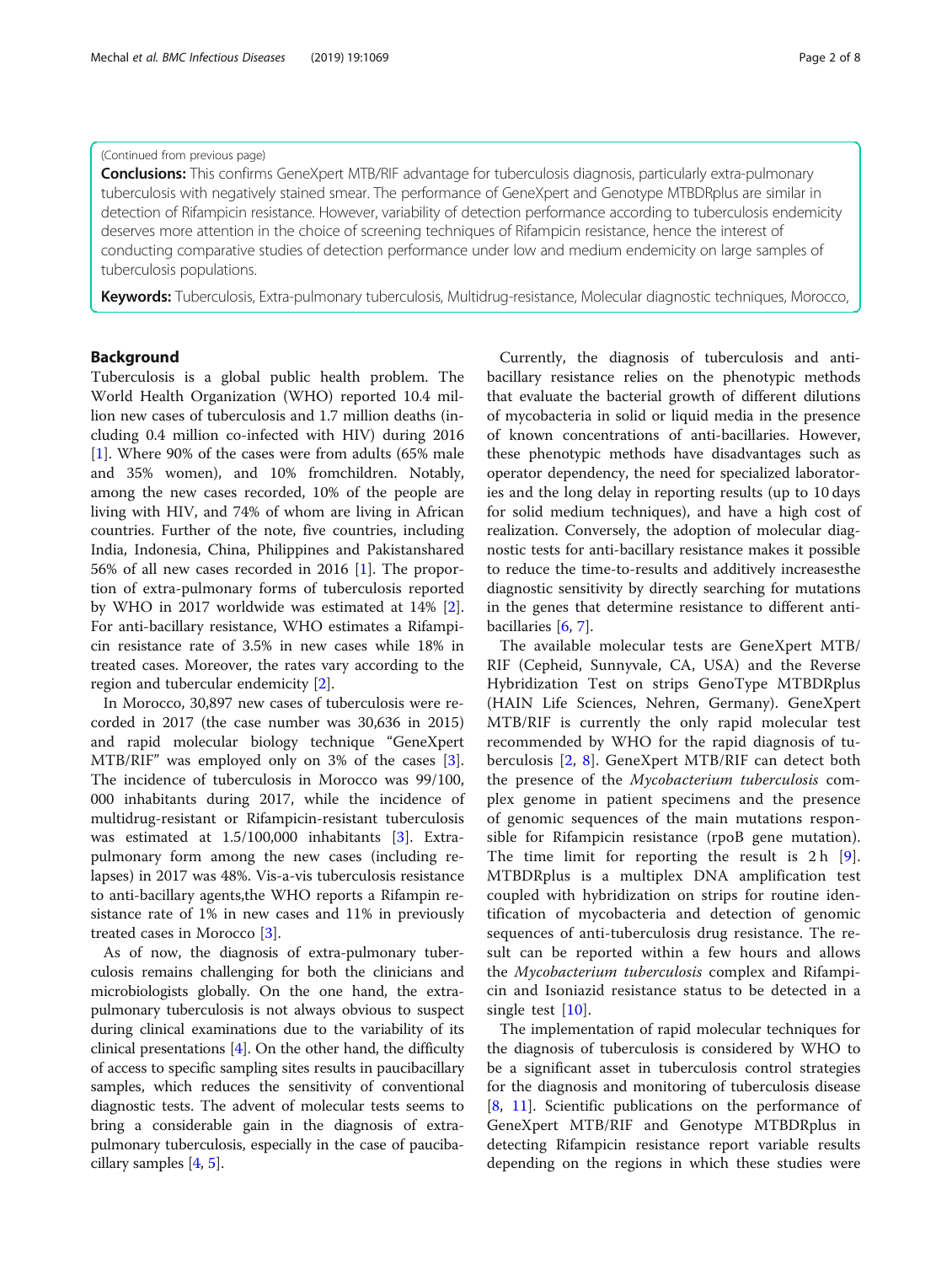conducted and the corresponding endemicity of tuberculosis [\[12](#page-7-0), [13](#page-7-0)].

The objectives of this study were to evaluate the performance of GeneXpert in the diagnosis of extrapulmonary tuberculosis in a tuberculosis-endemic country and then to compare the performance of GeneXpert MTB/RIF (Cepheid, Sunnyvale, CA, USA) and Geno-Type MTBDRplus in detecting Rifampicin resistance.

## Methods

In this retrospective study of 21 months sample data from pulmonary or extra-pulmonary origins from January 2017 to September 2018 was analysed. The samples were sent to the bacteriology laboratory for the detection of Mycobacterium tuberculosis by conventional bacteriological methods (microscopy and bacteriological culture) and by GeneXpert MTB/RIF. Additionally, patient data related to gender and age as well as tuberculosis diagnosis results by direct examination, culture and molecular biology techniques was collected.

The pulmonary samples (sputum, bronchial aspirations, bronchoalveolar lavage and protected distal sampling) and extra-pulmonary samples (cerebrospinal fluid, ganglion samples, tissue biopsies, osteoarticular sampling, pus, pleural punctures or biopsies, urinary samples and other localizations) were included in the study. The pathological samples were handled in a Biosafety level 2 laboratory (BSL-2).

# Sample processing & techniques of of M. Tuberculosis detection

# Pulmonary samples (i.e. sputum, bronchial aspirations, bronchoalveolar lavage and protected distal sampling)

Samples were transferred to a 50 mark of falcon tube and concentrated by centrifugation at 3000 g for 15 min. Supernatants were discarded into a container with sodium hypochlorite containing 10% chlorine. Sediments were resuspended into 3–5 ml of sterile distilled water and were used for culture of M. tuberculosis as per the Modified Petroff's method. In brief, the concentrate was digested and decontaminated using the sodium hydroxide (modified Petroff). The deposit (200 μl) was inoculated on two slopes of Lowenstein-Jensen (LJ) medium and incubated at 37 °C [[14\]](#page-7-0). All slopes were observed for occurrence of growth daily for the first week and then twice weekly intervals for 8 weeks. Deficiency of growth at the end of the 8th week was regarded as a negative culture.

For Microscopy examination, concentrated smears after decontamination were examined according to the Ziehl-Neelsen and Fluorochrome (auramine O) staining techniques recommended by World Health Organization (1998) under a light or Fluorescence microscopes respectively. The entire length of the smear (2 cm) or 300

fields with light microscope using 1000×, were scanned. In case of an auramine slide with a fluorescent microscope, the entire length is also used while using 200x. A negative smear or examination is reported for those samples where no organisms observed.

#### Extra-pulmonary samples except CSF

Extrapulmonary specimens were divided into two main groups according to the extent of contamination. Aseptically collected tissues and contaminated specimens. Liquids were first concentrated for 15 min at 3000 g and sediments were resuspended in 2-5 ml of sterile distilled water. Biopsy (gonglionic specimen, tissue biopsies and other surgically resected tissue) were cut into small pieces with a sterile scalpel or scissors. They were homogenised in a sterile porcelain mortar and/or sonicated using 5 ml sterile saline buffer in the presence of 1-mm sterile glass beads.

For sterile samples, a portion (200 μl) without decontamination was inoculated into LJ medium, while the other portion was decontaminated by the N-acetyl-Lcysteine-sodium hydroxide (NALC-NaOH) method subjected to smear examination, LJ and a liquid medium using the BACTEC MGIT 960 system (BD Microbiology Systems) inoculation.

Contaminated specimens were preceded for culture of M. tuberculosis as per the Modified Petroff's method and smear microscopic examination. Also, the method of NALC-NaOH decontamination for culture of M. tuberculosis in the MGIT liquid medium was used.

# **CSF**

The collected CSF specimen was centrifuged and inoculated directly onto both liquid and solid media as described above. The smear examination is also performed.

#### GenXpertTM or Xpert MTB/RIF assay

The Xpert MTB/RIF protocol for processed sample was tested as recommended by the manufacturer of Gen-XpertTMMTB/RIF, Cepheid (2009 April). Briefly, the proceeded samples were diluted with sample reagent (SR) at a ratio of 1:2. The sample/sample reagent mixture was shaken for at least 10s and incubated at room temperature for a total of 10 min. Recommended volume of the digested mixture was then transferred to the Xpert MTB/RIF cartridge and the automated steps of the procedure were started immeditaely after adding the sample to the cartridge.

#### Genotype MTBDRplus assay

Samples were screened using the genotype MTBDRplus assay according to manufacturer's instructions [\[15](#page-7-0)]. Testing consisted of three steps: DNA extraction, multiplex PCR amplification using biotinylated primers and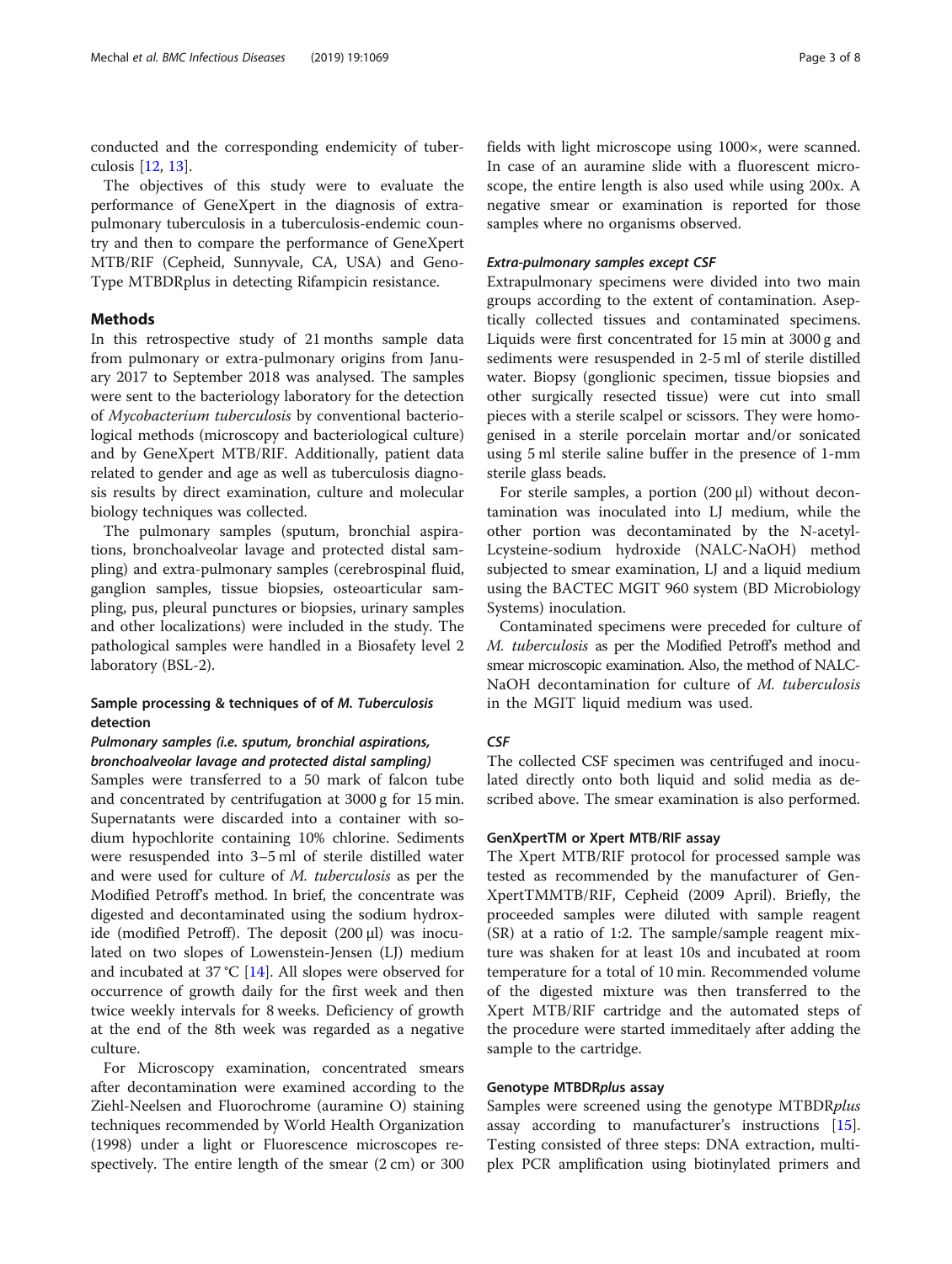<span id="page-3-0"></span>reverse hybridization. The three steps were carried out in three separated rooms. For DNA extraction, the Genolyse kit (Hain Lifescience, Nehren, Germany) and Nucelospin Genomic DNA from tissue kit (Macherey-Nagel) were used for pulmonary samples and extra -pulmonary samples respectively. Final DNA obtained was subjected to amplification in a classic thermocycler (MyCycler, BioRad). The run was considered valid if conjugate control and amplification control bands are present. A positive Mycobacterium tuberculosis control (TUB) band indicated the presence of members of the M. tuberculosis complex in the analysed sample.

#### Staistical analyses

The data collection was done with Microsoft® Excel® 2007 spreadsheet, and statistical data analysis was performed with SPSS (IBM SPSS Statistics for Windows, Version 13.0) software. The study does not require a human research requiring Institutional Review Board approval.

Sensitivity, specificity and predictive values were calculated, by considering bacteriological culture as gold standard, using the  $2 \times 2$  crosstab method on the SPSS software.

The positive and negative predictive values of GeneXpert MTB/RIF test were calculated only for the sample categories having a statistically significant size. Furthermore, comparison of the Rifampicin resistance detection performance between GeneXpert MTB/RIF and MTBDRplus was done.

# Results

In this study, a total of 714 patient samples were analysed. The mean age of patients was  $47.21 \pm 19.98$  years with a male predominance accounted for 66.4%. The age distribution of patients was 3.9% for those under 15 years old, 74.9% for those between 15 andF 65 years old and 18% for those over 65 years old. The pulmonary samples were 285 out of the 714 samples (197 sputum, 73 bronchial aspirations, 08 bronchoalveolar lavage fluids and seven protected distal samples), and 429 samples were from extra-pulmonary origin (57 cerebrospinal fluids, 99 ganglion samples, 39 tissue biopsies, 27 osteoarticular samples, 112 pus, 65 pleural samples, nine urine samples, and 21 other miscellaneous samples).

Of the 714 samples tested by GeneXpert MTB/RIF, 147 samples (20.59%) were detected to be positive, and 567 (79.41%) were found to be negative. The results of microscopy, GeneXpert MTB/RIF and culture for all samples are summarized in Fig. 1. The positivity rates for microscopy, GeneXpert MTB/RIF and culture were 12.88, 20.59 and 15.82%, respectively. These rates were 18.9, 23.85 and 20.35% for pulmonary samples and 9.71,

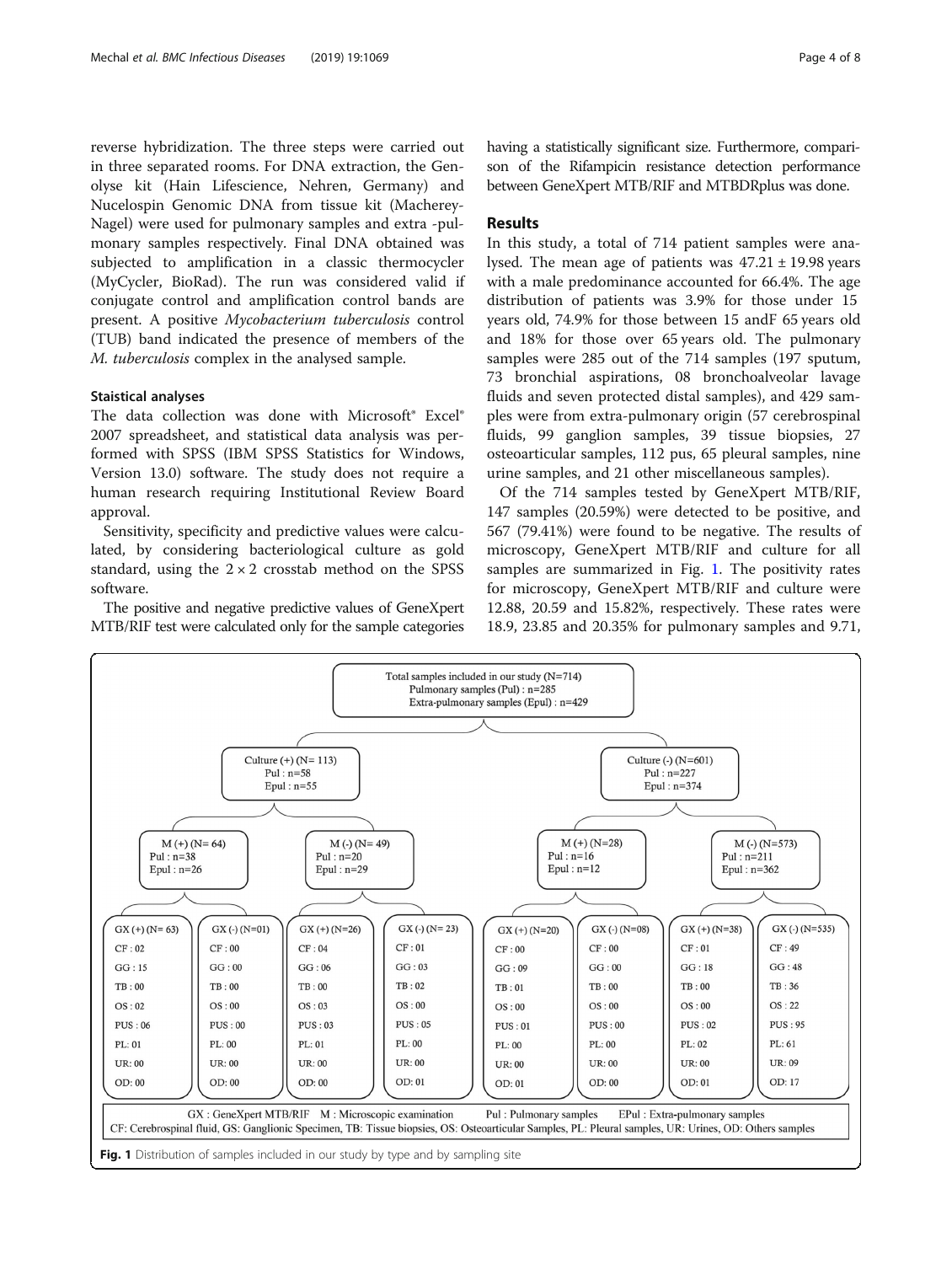18.41 and 12.82% for extra-pulmonary samples, respectively. Among the negative culture results, 58 samples (9.65%) had a positive result for GenXpert MTB/RIF where lymph node sampling represented 46.55% of cases (27 samples). In negative cultures, with a positive result for GenXpert MTB/RIF: 20 samples (34.48%) also had a positive microscopy result of which 9 (45%) were lymph node samples. The results of microscopy, GeneXpert MTB/RIF and culture for all samples are summarized in Fig. [1.](#page-3-0) The sensitivity and specificity profiles of microscopy and GeneXpert MTB/RIF in comparison to culture (reference technique), with an estimation of positive and negative predictive values, for each of the sample categories, are summarised in Table 1 and Fig. [2](#page-5-0).

Diagnostic results for Rifampicin resistance by GeneXpert MTB/RIF on the 714 samples analysed showed a Rifampicin resistance rate of 0.84% ( $n = 6$ ). The comparison of Rifampicin resistance results obtained by GeneXpert MTB/RIF and Genotype MTBDRplus, for a total of 43 samples showed a 100% agreement between the two techniques for six samples.

#### **Discussion**

The main finding of this study is that extra pulmonary samples reveal the high sensitivity and the specificity of GeneXpert MTB/RIF for the diagnosis of extrapulmonary tuberculosis as compared to those found for pulmonary specimes. However, these rates vary according to the sampling site. Thus, the sensitivity of the GeneXpert MTB/RIF vary in our series between 64.3% in pus samples and 100% in osteoarticular samples. The specificity was 64% in ganglion samples and 100% in

osteoarticular samples. This low specificity rate in ganglion samples can be explained by the number of tuberculosis cases with negative cultures. Indeed, among the 27 negative cultures of ganglion specimens, with GeneXpert MTB/RIF positive, nine samples were found to be positive for microscopic examination.

Taking into account the result of the microscopy, the specificity of GeneXpert MTB/RIF in ganglion specimens increased up to 72.7% while the sensitivity was 90.9%. The negativity of the culture, for this sampling category, could be related to the quality of the ganglion samples (dilution, transport and preparation of lymph node tissues) and the taking of antibiotics such as fluoroquinolones or anti-bacillaries before sampling. The high sensitivity and specificity values for osteoarticular specimens can be explicated by the fact that for this category the diagnosis of tuberculosis is most often considered as a last resort after antibiotic therapy-based treatment failure and therefore these are patients with a very high suspicion of osteoarticular tuberculosis.

Another interesting finding is that GeneXpert MTB/ RIF performances, based on the total (pulomonary and extrapulmonary) results of the microscopic examination has 20.6% more sensitivity than microscopic examination. This increase was highlighted for extrpulmonary samples (30%).

This performance of GeneXpert MTB/RIF evaluated on samples from extrapulmonary origins is considerable for the clinicians who could manage the patient more quickly and reduce the epidemiological risks. The clinicians could rapidly implement the anti-tuberculosis drug without having to wait for the results of the culture in

Table 1 Diagnostic Performance parameters of the direct examination and GeneXpert by sample type

| Type of samples              | n   | Microscopic examination |                    | <b>GeneXpert MTB/RIF</b> |                    |                                           |                                           |
|------------------------------|-----|-------------------------|--------------------|--------------------------|--------------------|-------------------------------------------|-------------------------------------------|
|                              |     | Sensitivity (%)         | Specificity $(\%)$ | Sensitivity (%)          | Specificity $(\%)$ | <b>Positive Predictive</b><br>Value (PPV) | <b>Negative Predictive</b><br>Value (PNV) |
| Sputum                       | 197 | $60,4\%$ (n=29)         | $96,6\%$ (n=144)   | $75\%$ (n=36)            | $90,6\%$ (n=135)   | 72%                                       | 92%                                       |
| <b>Bronchial</b> aspirations | 73  | $87,5\%$ (n=07)         | $87,7\%$ (n=57)    | $100\%$ (n=08)           | $90,8\%$ (n=59)    | 57%                                       | 100%                                      |
| Bronchoalveolar lavage       | 08  | $62,5\%$ (n=05)         | $(n=00)$           | $(n=00)$                 | $75\%$ (n=06)      | 100%                                      | 100%                                      |
| Protected distal sampling    | 07  | $100\%$ (n=02)          | $100\%$ (n=05)     | $100\%$ (n=02)           | $100\%$ (n=05)     | $\overline{\phantom{a}}$                  | 100%                                      |
| Total of pulmonary samples   | 285 | $65,5\%$ (n=38)         | $93\%$ (n=211)     | $79,3\%$ (n=46)          | $90.3\%$ (n=205)   | 68%                                       | 94%                                       |
| Cerebrospinal fluid          | 57  | $28,6\%$ (n=02)         | $100\%$ (n=50)     | $85,7\%$ (n=06)          | $98\%$ (n=49)      | 86%                                       | 98%                                       |
| Ganglionic specimen          | 99  | $62,5\%$ (n=15)         | $88\%$ (n=66)      | $87,5\%$ (n=21)          | $64\%$ (n=48)      | 44%                                       | 94%                                       |
| <b>Tissue</b> biopsies       | 39  | $0.0\%$ (n=00)          | $97,3\%$ (n=36)    | $(n=00)$                 | $97,3\%$ (n=36)    | $\overline{\phantom{a}}$                  | 95%                                       |
| Osteoaticular samples        | 27  | $40\%$ (n=02)           | $100\%$ (n=22)     | $100\%$ (n=05)           | $100\%$ (n=22)     | 100%                                      | 100%                                      |
| Pus                          | 112 | $42,9\%$ (n=06)         | $99\%$ (n=97)      | $64,3\%$ (n=09)          | $96,9\%$ (n=95)    | 75%                                       | 95%                                       |
| Punctures - Pleural biopsies | 65  | $50\%$ (n=01)           | $100\%$ (n=63)     | $100\%$ (n=02)           | $96,8\%$ (n=61)    | 50%                                       | 100%                                      |
| Urines                       | 09  | $(n=00)$                | $100\%$ (n=09)     | $(n=00)$                 | $100\%$ (n=09)     | $\qquad \qquad \blacksquare$              | 100%                                      |
| Others                       | 21  | $(n=00)$                | $95\%$ (n=19)      | $(n=00)$                 | $90\%$ (n=18)      |                                           | 95%                                       |
| Total of extrapulmonary      | 429 | $47,3\%$ (n=26)         | $96,8\%$ (n=362)   | $78,2\%$ (n=43)          | $90,4\%$ (n=338)   | 54%                                       | 97%                                       |
| samples                      |     |                         |                    |                          |                    |                                           |                                           |
| total                        | 714 | $56.6\%$ (n=64)         | $95.3\%$ (n=573)   | $78,8\%$ (n=113)         | $90.3\%$ (n=543)   | 61%                                       | 96%                                       |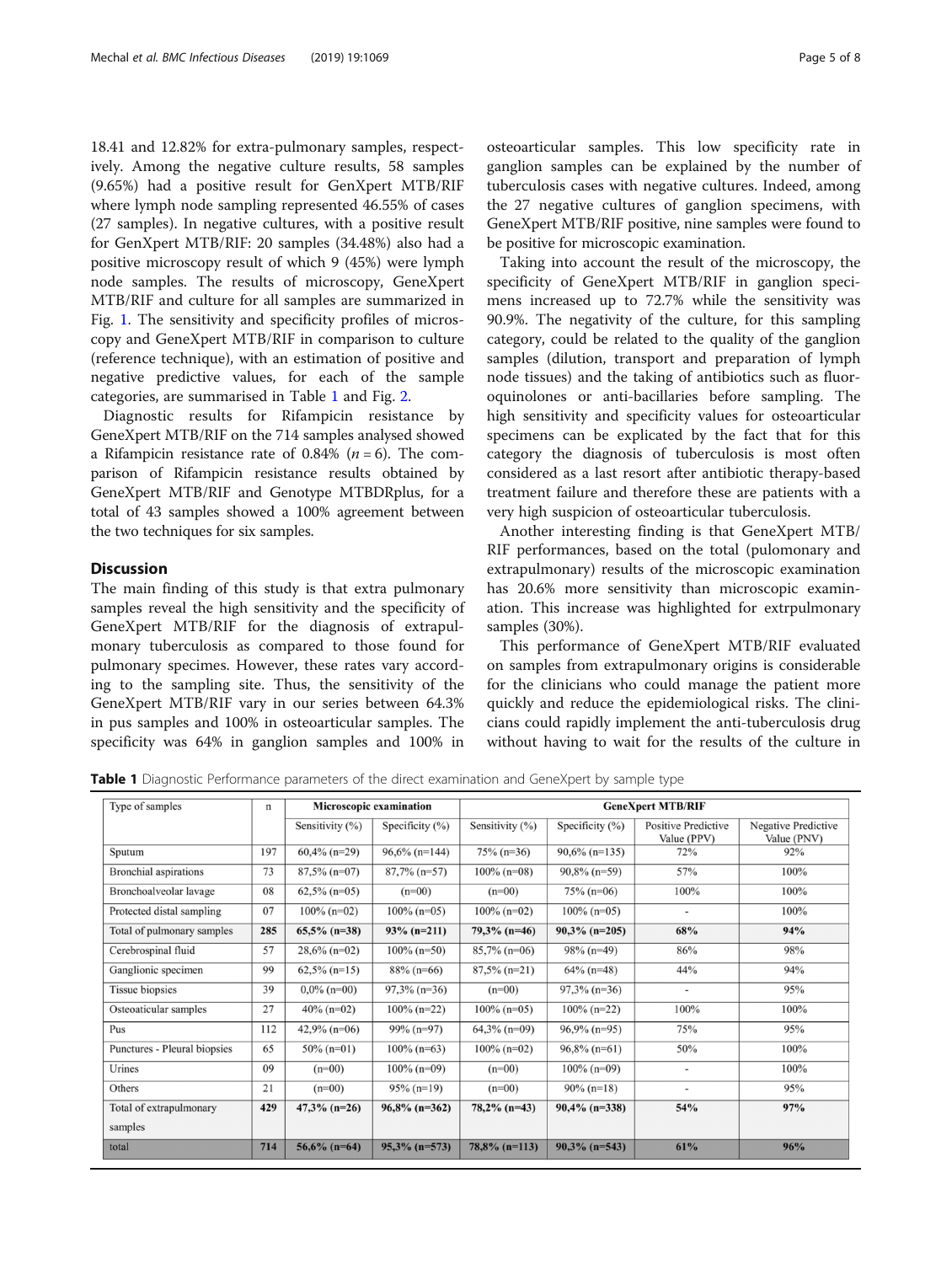<span id="page-5-0"></span>

case of a negative microscopic examination. Shiying Li et al. (2017) found in the meta-analysis that he conducted on studies from different regions corresponding to different degrees of tubercular endemicity, a sensitivity ranging from 97 to 99% in positive microscopy samples versus 68 to 73% in negative microscopy samples. Opota et al. (2019) found a sensitivity of 100% for positive microscopy samples versus 66,67% for negative microscopy samples [[16,](#page-7-0) [17\]](#page-7-0).

Our results are in line with those obtained in countries with similar tuberculosis endemicity [[18](#page-7-0)–[20](#page-7-0)]. Indeed, the performance obtained through similar studies varies according to the tubercular endemicity and the nature of the site sampled. In countries with low endemicity rates, the sensitivity and the specificity of GeneXpert MTB/ RIF varies between 82,98 and 95% for sensitivity, and between 96 and 99% for specificity. However, in countries with high endemicity, these rates vary between 80 and 88% for sensitivity, and between 95 and 98% for specificity [\[16](#page-7-0), [17](#page-7-0), [21](#page-7-0)–[24\]](#page-7-0).

Among negative culture samples, 10.61% were found to be positive for GeneXpert MTB/RIF. Similar findings were observed by Pandey and Iram with 11 and 15%, respectively [10.25]. This could be due to the nature and quality of the samples received in terms of their richness in tubercle bacilli, the sampling methods used, and the antibiotic or anti-bacillary treatments taken preceding the sampling.

The negative predictive value obtained for pulmonary and extra-pulmonary samples (94 and 97% respectively) indicates the interest of GeneXpert MTB/RIF in eliminating the tuberculosis. This is in line with WHO data on GeneXpert MTB/RIF for Positive predictive value (PPV) and Negative predictive value (NPV). According to WHO, the NPV of GeneXpert MTB/RIF exceeds 99% regardless of the tuberculosis prevalence rate makingit possible to exclude with assurance the diagnosis of tuberculosis. The PPV rate is negatively influenced by the decrease in tuberculosis prevalence from 94% (for a tuberculosis prevalence of 15%) to 65% (for a tuberculosis prevalence of 2%) [\[15](#page-7-0)].

All the results of current study are in line with the WHO recommendations on tuberculosis diagnosis, which highlights the importance of molecular research for the entire population of tuberculosis suspects, especially for the high risk groups such as suspected multidrug-resistant tuberculosis and suspected HIV-related tuberculosis. The current findings confirm the relevance of WHO's recommendations to make the molecular diagnosis by GeneXpert MTB/RIF as a main diagnostic approach [\[15\]](#page-7-0).

The overall resistance rate to Rifampin in our series was 0.84%, which is close to the WHO estimate for Morocco for primary resistance of 1% (established on a 4% reporting basis). The Isoniazid (INH) resistance rate in our study is 10.34% in samples tested by MTBDRplus Genotype and is in accordance with regional study data where El Baghdadi et al. found an isoniazid resistance rate of 11.4% in the region of Casablanca. Karimi et al. found a resistance rate of 17.1% in the Tangier region [[25,](#page-7-0) [26\]](#page-7-0). The comparison of the rifampicin resistance performance results in current study by MTBDRplus Genotype with those obtained by GeneXpert MTB/RIF shows a 100% agreement for the 43 samples analysed. These results are consistent with those obtained by Rahman et al. [\[12](#page-7-0)] where 92.4% agreement between the two molecular tests was found.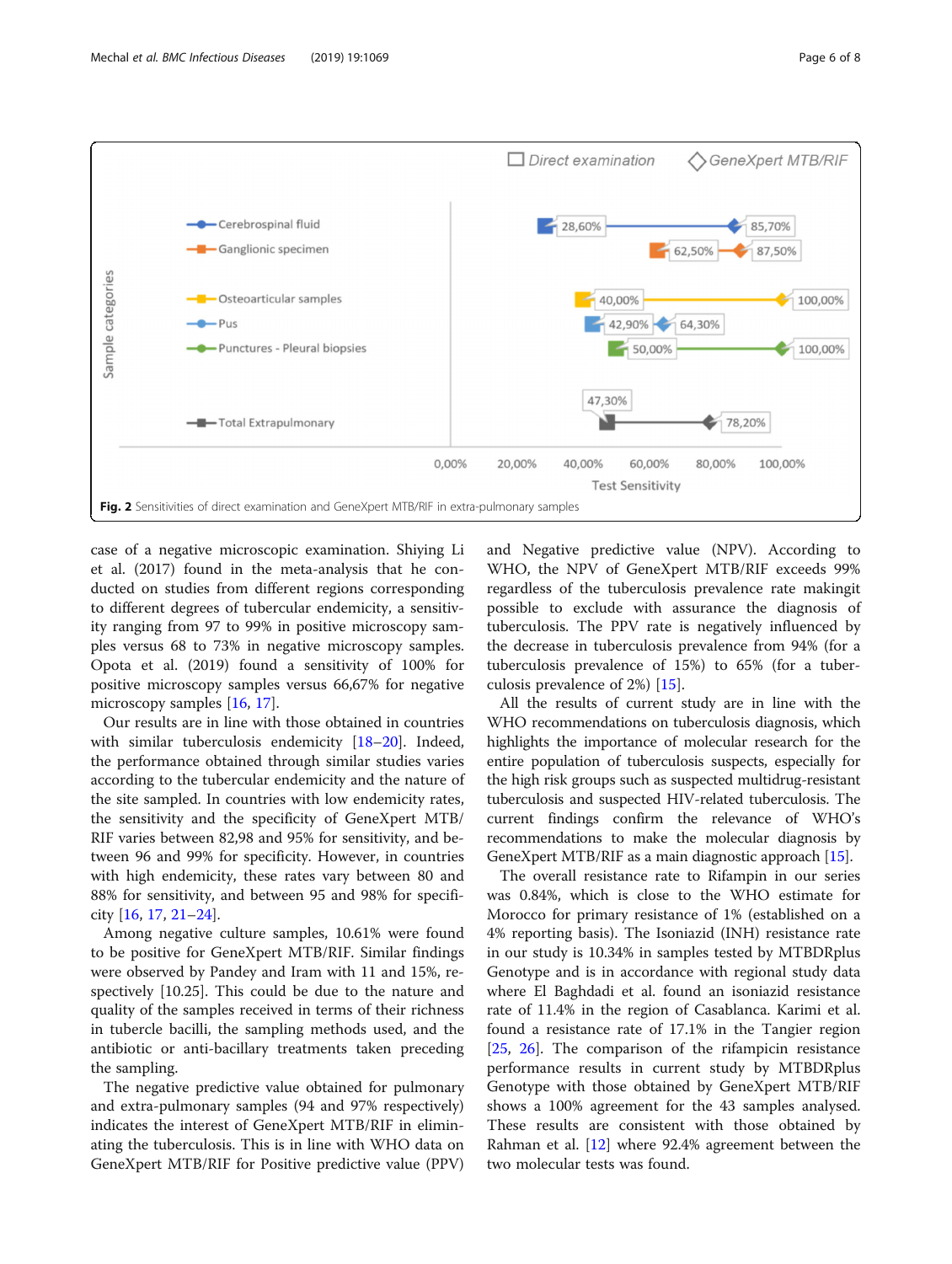The concordance rate decreases sharply in studies from countries with high tuberculosis endemicity like 61.4% in India as reported by Rufai et al. The latter study showed that the results obtained by GeneXpert MTB/RIF were associated with false positives and false negatives of 5.1 and 33.8%, respectively [[13](#page-7-0)]. False positive Rifampicinresistance by GeneXpert MTB/RIF is often linked to a low detection level (paucibacterial sampling) as well as to certain mutations in the rpoB gene that is the target of GeneXpert MTB/RIF detection probes [[27](#page-7-0)]. The recognition of the non-functional rpoB F514F gene as a rifampin resistance gene has also been described [[28](#page-7-0)].

The studies conducted by Blakemore et al. and Zetola et al. associates the false negative results of GeneXpert MTB/RIF for Rifampin resistance detection with the presence of a mix of sensitive and resistant bacilli in the same sample. This situation is frequently encountered in highly endemic countries [\[29,](#page-7-0) [30](#page-7-0)]. Poor detection performance of GeneXpert MTB/RIF is also described in a study by Rufai et al. [\[13](#page-7-0)]. Notably, 5% of Rifampin resistance is due to mutations outside the rpoB gene and is consequently not detected by the GeneXpert MTB/RIF [\[29\]](#page-7-0).

This performance determination of GeneXpert MTB/ RIF seems to be related to the nature of the probes used for the detection of mutations responsible for Rifampin resistance, especially the E probe which has a hybridization rate of only 52% in a very highly endemic country like India  $[13]$  $[13]$ . The adjustment of detection probes according to the predominant mutations in each region seems essential for the reliability of GeneXpert MTB/RIF for the detection of rifampicin resistance.

This limit of GeneXpert MTB/RIF requires, in regions of high tubercular endemicity, to confirm resistance results obtained by a confirmation test such as Genotype MTBDRplus or MGIT960 DST which have high detection performance (using LJ-DST as the gold standard) [[13\]](#page-7-0). This confirmation requirement has been recommended by the Centers for Disease Control and Prevention (CDC) [[28\]](#page-7-0).

Worldwide, tuberculosis resistance to anti-bacillary treatments was estimated by WHO in 2017 at 18% in treated cases and 3.5% in new cases. For the African continent, this ratewas 14% in the treated cases and 2.7% in the new cases [\[2](#page-7-0)]. In Morocco, the WHO estimates the resistance rate at 1% in new cases and 8.7% in treated cases. However, this estimation is based only on the reporting of rifampin resistance tests for 4% of tuberculosis cases. Whereas the global reporting rate was 24% [\[2](#page-7-0), [3](#page-7-0), [31](#page-7-0)].

Rapid molecular diagnosis (GeneXpert MTB/RIF), allowing both the diagnosis of tuberculosis and its resistance to anti-bacillary agents, have been used in only 3% of reported tuberculosis cases (530 cases) [\[3](#page-7-0)].

The WHO recommended GeneXpert MTB/RIF in 2010 for the diagnosis of pulmonary tuberculosis and subsequently in 2013 for the diagnosis of extrapulmonary tuberculosis [\[2\]](#page-7-0). WHO recommendations for the integration of GeneXpert MTB/RIF in the tuberculosis diagnosis process are linked to its short time to results and demonstrated performance (sensitivity and specificity) for both pulmonary and extra-pulmonary tuberculosis diagnosis [\[32](#page-7-0)].

The WHO has inititated a tuberculosis control strategy to end the tuberculosis epidemics by 2035 [\[33](#page-7-0)].

## **Conclusions**

The findings of this study confirm GeneXpert MTB/RIF as a test of choice for the diagnosis of extra-pulmonary tuberculosis due to its high sensitivity and specificity performances. Its interest is also highlighted in cases of tuberculosis with negative microscopic examination where it considerably increases the sensitivity of the diagnosis and the early medical management of patients in line with WHO recommendations. The results encourage the integration of GeneXpert MTB/RIF into tuberculosis control programs. The interest of GeneXpert MTB/RIF in assessing anti-bacillary susceptibility depends on the tuberculosis incidence rate. This interest is evident in countries with low tuberculosis incidence with high sensitivity (> 90%), and decreases in regions with very high endemicity where the sensitivity decreases up to 50%. Furthermore, in all cases, the sensitivity results obtained by GeneXpert MTB/RIF may be checked by another molecular diagnostic test as recommended by Centers for Disease Control and Prevention.

#### Abbreviations

CDC: Centers for Disease Control and Prevention; HIV: Human immunodeficiency virus; INH: Isoniazid; LJ: Lowenstein-Jensen; NPV: Negative predictive value; PPV: Positive predictive value; WHO: World Health Organization

#### Acknowledgements

We would like to thank all the technicians of the Bacteriology Laboratory of the Mohammed V Military Hospital in Rabat for their contribution to the achievement of this study.

#### Author's contributions

All authors have made substantial contributions. ME conceived, determined and designed the study. YM, EB, NE, FB, AZ, MC and AA acquired clinical and biological data. YM, YB, EB, FB and ME analysed the data. YM, EB, NT and ME presented and interpreted graphical data. YM, EB and ME drafted, corrected and edited the manuscript. YB, YSM, AM and NT had performed the linguistic review and critically revised the manuscript. All authors have given final approval of the version to be published.

#### Funding

No funding was received for this study.

#### Availability of data and materials

The datasets used and analysed during the current study are available from the corresponding author on reasonable request.